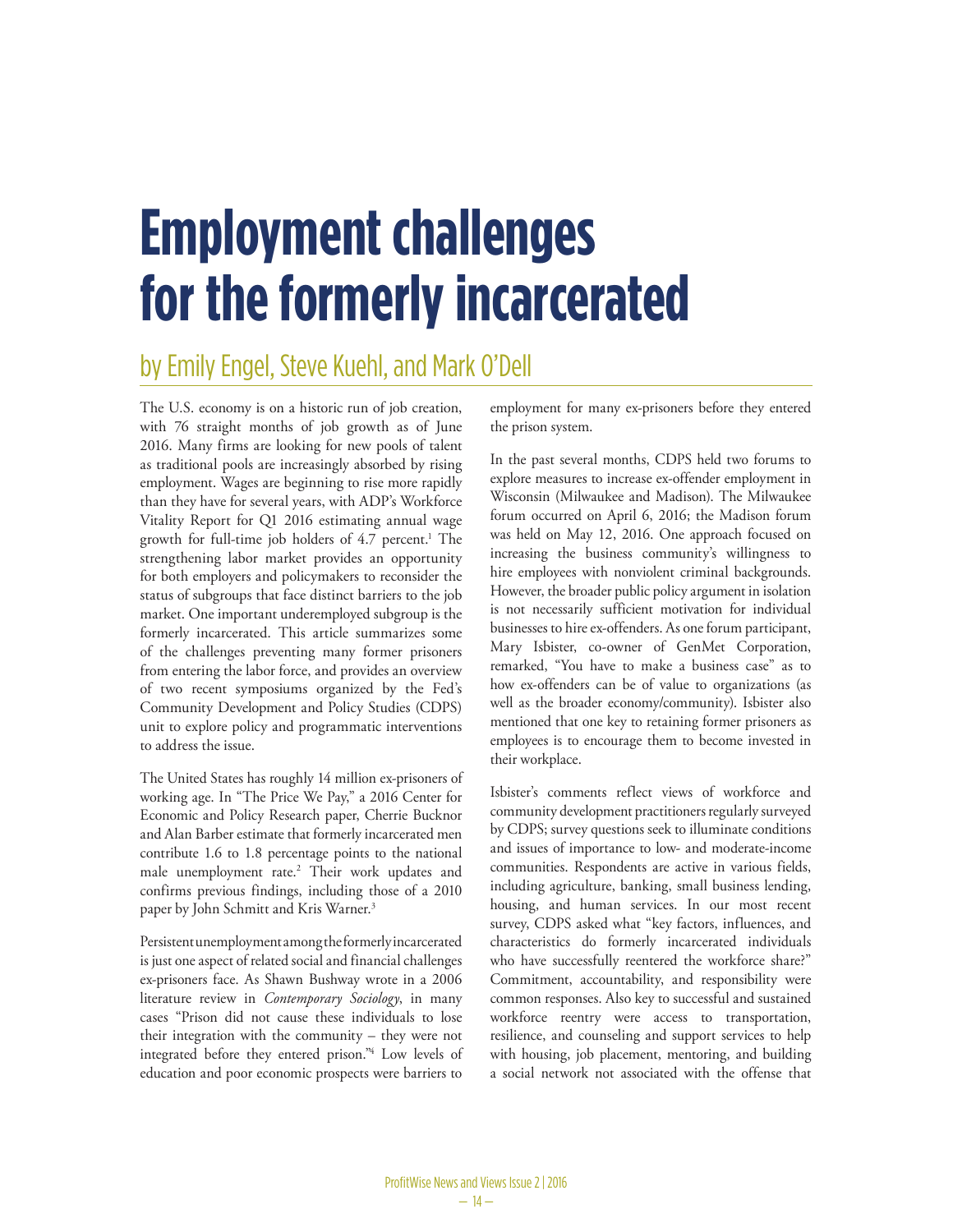initially led to incarceration. With respect to skills needed by ex-offenders, the survey results also echoed Isbister's remarks. Job-specific skills were the most common response – every new hire must be good for the business, after all – followed by soft skills like communication, teamwork, and confidence in interpersonal interactions. Communication skills were also the most widely noted barrier to employment for formerly incarcerated persons, according to our survey responses, as a result of poor or incomplete education before entering prison, limited work experience, and few opportunities to improve communication skills while incarcerated.

Since a criminal record represents a fundamental hurdle for ex-offenders, many states, recognizing the broader economic and social impacts, have tested policies permitting expungement of records from public databases for nonviolent offenders. The Wisconsin forums brought together economic development practitioners to promote a better understanding of the ramifications of clearing the records of nonviolent offenders.

The agenda for both forums were similar, but featured different representatives of state government. Lieutenant Governor Rebecca Kleefisch spoke at the Milwaukee event; Georgia Maxwell, deputy secretary at the Wisconsin Department of Workforce Development, spoke at the Madison event. Additionally, Mary Isbister attended the Madison event so she could share firsthand experience with respect to hiring and working with formerly incarcerated individuals. At the Milwaukee event, Public Policy Forum's Rob Henken and Joe Peterangelo presented jointly. At the Madison event, Peterangelo spoke about the Public Policy Forum alone. The rest of this article highlights key points raised by forum presenters.

Clean Slate Milwaukee, whose executive director, Shanyeill McCloud, was both a speaker and co-host of the forums, focuses on making expungement easier for onetime, nonviolent offenders. In Wisconsin, expungement is possible for several types of crimes committed before age 25, a limit that was recently raised from age 21 in part due to the lobbying efforts of the organization. Illinois has similar rules for many crimes committed before age 25, and expungement is even possible for some offenses committed after age 25. The process is complex, however. Clean Slate Milwaukee only has the staffing and resources to guide a few dozen clients each year (in stark contrast to the thousands of prisoners released each

year in Wisconsin). In Chicago, a similar organization, Cabrini Green Legal Aid, works toward sealing criminal records, expungement, or other legal means of reducing barriers to employment and social services.

At the Milwaukee forum, Rebecca Kleefisch presented the state of Wisconsin's position on improving employment prospects for former prisoners. She pointed out that it costs the state between \$30,000 and \$40,000 per year to incarcerate a person. Nationally, state funding for corrections increased by more than 400 percent from 1986 to 2012.<sup>5</sup> Once formerly incarcerated people are reemployed, they become taxpayers and net contributors to communities and the state. Because 97 percent of exoffenders return to their former communities, the places with the most need are relatively predictable, and efforts to reemploy them are especially critical in those places.

Kleefisch spoke about one successful program that prepares prisoners for future jobs, the "Fast Forward Blueprint for Prosperity" worker training program.<sup>6</sup> This program results from collaboration between the Wisconsin Department of Corrections, Department of Workforce Development, and Milwaukee Area Technical College. The Wisconsin Fast Forward

#### Chart 1. Total state expenditures on corrections (in billions of dollars)



**Source:** *NASBO State Expenditure Report* 1988-2011. National Association of State Budget Officers, Washington.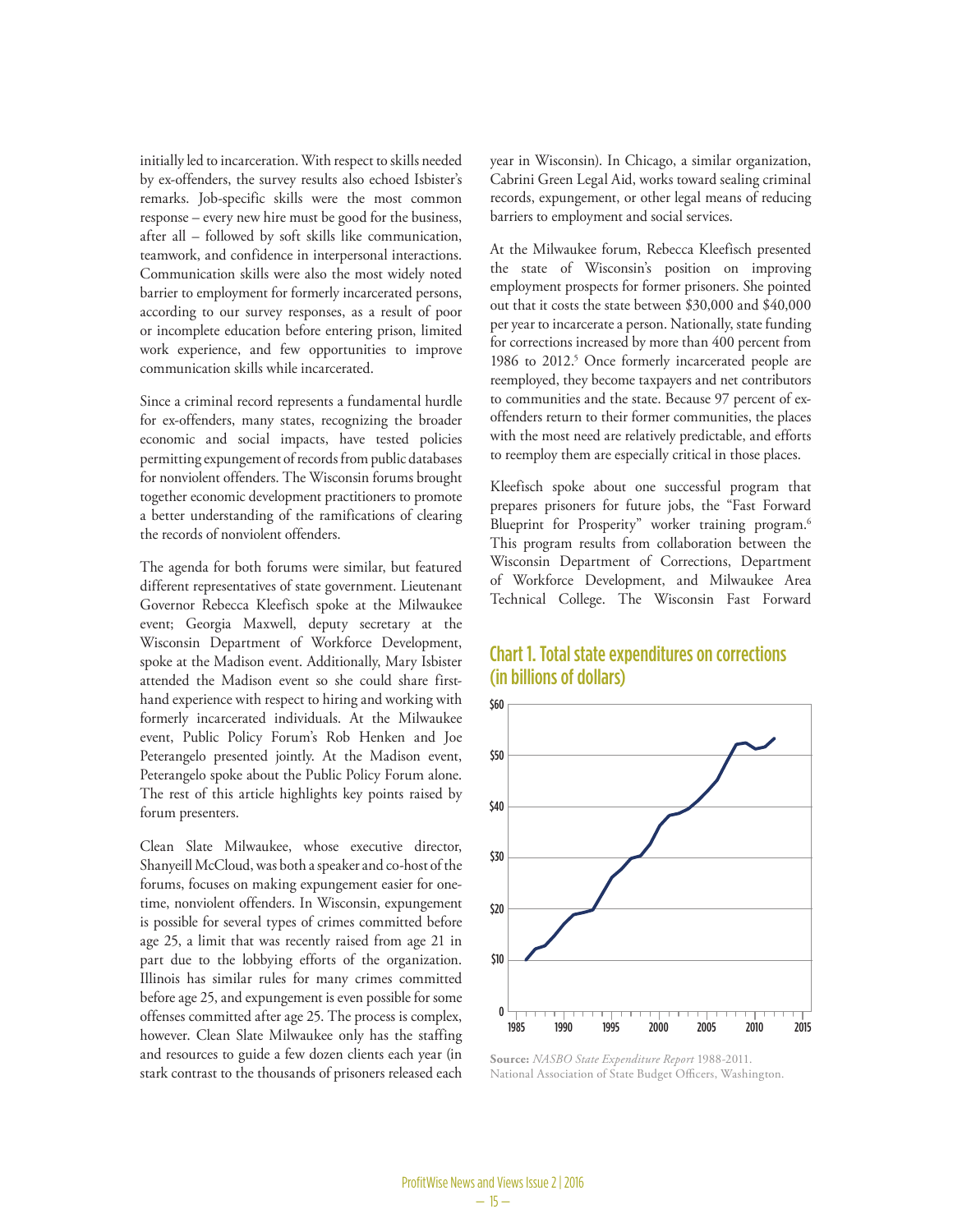Initiative's 2015 report<sup>7</sup> found improved wages for its trainees across all five of its industry areas, including construction, information technology, manufacturing, small business, and small manufacturing. However, former and current prisoners are only one segment of this workforce development program, so assessing its impact for this specific population is more difficult. Kleefisch concluded that success upon reentry is predicated upon obtaining a good job, as it provides a sense of purpose each day, a social and economic network, and a stable income that pays for long-term housing.

At the event in Madison, Georgia Maxwell explained that in partnership with Wisconsin's Department of Corrections, Wisconsin's Department of Workforce Development trained over a thousand inmates last year, and also supports apprenticeship programs in machinery, woodworking, and related fields. The Department of Workforce Development also explores partnerships with community colleges to allow prisoners to complete degrees and certificates while imprisoned, or to begin a degree which may be completed after they are released. As with expungement programs, the scale of these efforts pales in comparison with the population in need. Wisconsin had over 22,000 prisoners in its state prison system as of the beginning of June.

Lena Taylor, Wisconsin state senator for the Fourth Senate District in northern Milwaukee County, discussed certain legislative efforts to address unemployment among the formerly incarcerated. Along with Rebecca Kleefisch, Taylor co-chairs the Governor's Taskforce on Minority Unemployment. The major focus of her efforts has been in working with Shanyeill McCloud and Clean Slate Milwaukee to increase eligibility for expungement and to address the link between race, poverty, incarceration, and barriers to employment. Taylor suggested that whites with a criminal background are as likely to be hired as blacks without a criminal background, while blacks with criminal backgrounds are rarely hired.

Also at the Milwaukee event, Joe Peterangelo and Rob Henken presented the results of a study on Milwaukee's unemployed jobseekers and the barriers they face to employment, including criminal background checks. Their research illustrated the intersection between criminal backgrounds and other barriers to employment, such as a lack of a valid driver's license or high school diploma.

Speakers at both conferences presented data showing stark, race-based disparities. Taylor approached the challenge of improving economic prospects for the formerly incarcerated by recognizing that especially in Milwaukee, the formerly incarcerated are mostly black men returning to black communities. This observation is largely confirmed by the results of Public Policy Forum's "Barriers to Unemployment" study presented by Peterangelo and Henken. In the Transform Milwaukee Jobs Program that the Public Policy Forum studied, 95 percent of the participants had some criminal background, and 95 percent were black. A majority of participants faced multiple barriers to employment, such as lacking a high school diploma or GED or a driver's license.

In their paper "The Price We Pay," Cherrie Bucknor and Alan Barber estimate that while barriers to employment for ex-prisoners cause unemployment to be 1.1 to 1.3 percentage points higher for white men and 1.4 to 1.6 percentage points higher for Latino men, black men experience unemployment rates of up to 5.4 percentage points higher as a result of previous incarceration.8

Another post-incarceration disparity appears in wage growth for former inmates. The negative effect of incarceration on wage growth for black men in low-

### Chart 2. Post-incarceration effect on overall unemployment



**Source:** Cherrie Bucknor and Alan Barber (2016).